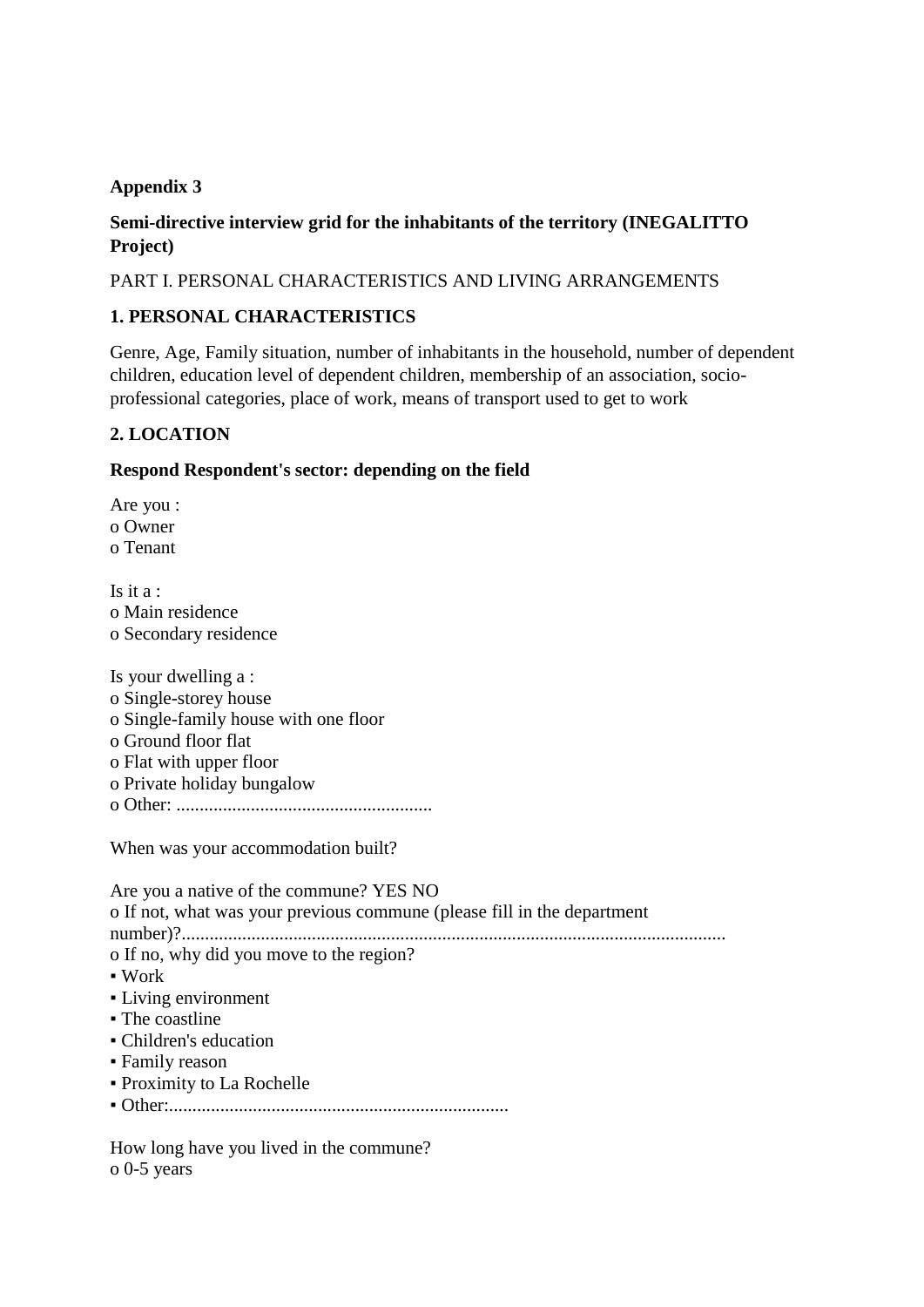o 5-10 years o 10-15 years o 15-20 years o More than 20 years o Don't know

Have you ever moved within the municipality? YES NO

o If yes, for what reasons?

- Larger house
- Smaller house
- Home ownership
- For proximity to the coast
- Because of a feeling of insecurity

(frequenting the area, burglary, dangerous traffic, risk of flooding, poor night lighting, etc.)

▪ Following an expropriation

(declaration of public interest, application of solidarity zone, etc.)

▪ Other: ................................................................................................................

o If yes, in which district of the commune did you live before moving?

........................................................................................................................................... ........................................................................................................................................... ........................................................................................................................

PART II. REPRESENTATIONS AND PERCEPTIONS OF RISKS IN THE COMMUNE

## **1. PERCEPTION OF RISKS ON THE COMMUNE**

In your opinion, what are the risks present in your commune? ....................................................................................................................................................... ....................................................................................................................................................... ....................................................................................................................................................... ......................................................

According to you, what are the natural risks present in your commune? (To be ranked in order of importance)

- **Earthquake**
- Storm
- **Marine submersion**
- $H$ eat wave
- **Snowfall**
- $\blacksquare$  Landslide
- Coastline retreat
- **Hurricane**
- Other: ..............................................................................................................................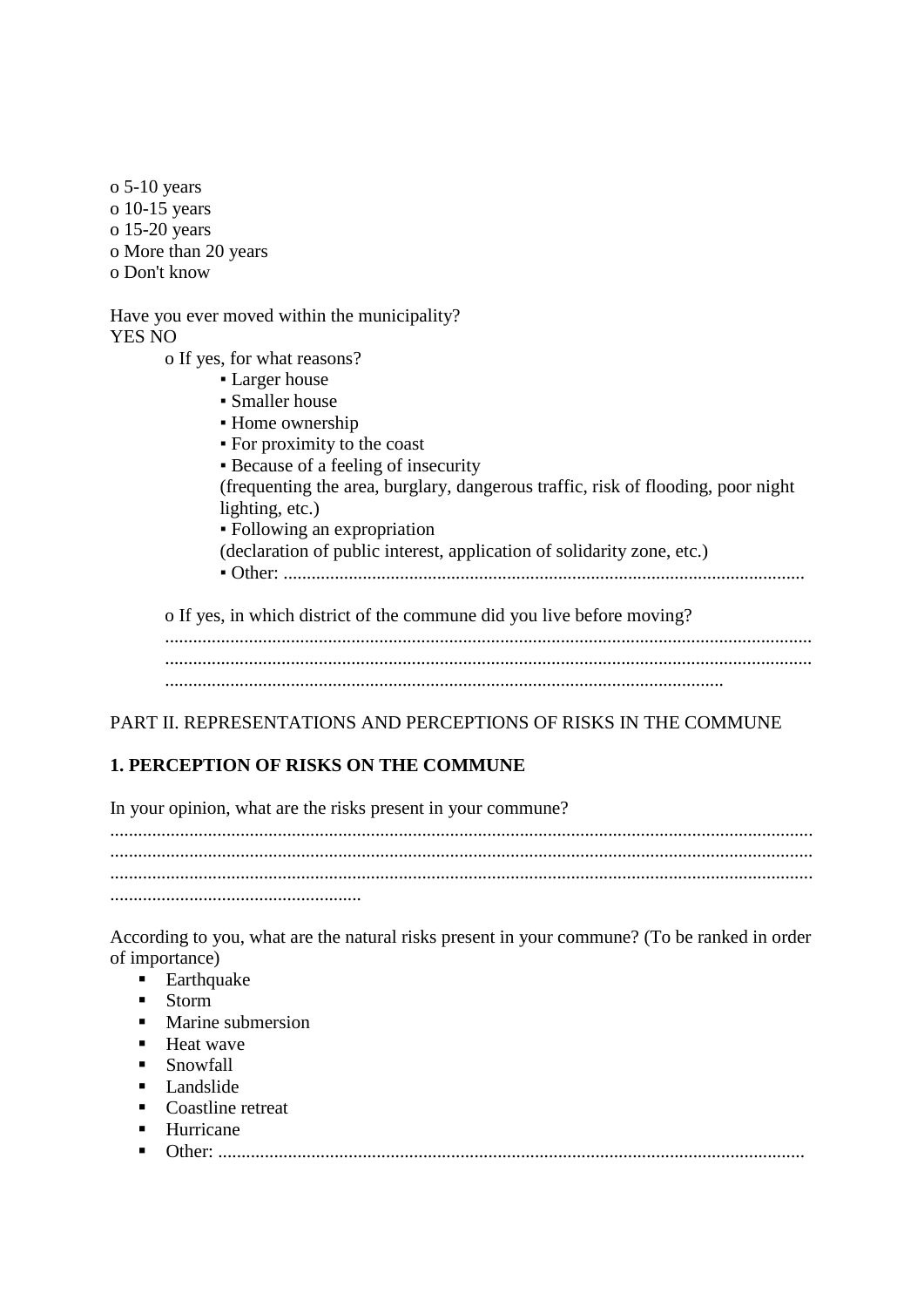### **2. PERCEPTION OF FLOOD RISK**

By flood risk we mean any possibility of flooding, whether rapid or slow, of an area that is usually out of water.

To the best of your knowledge, has the commune ever experienced flooding? YES NO DON'T KNOW

o If yes, when was the last time the municipality was flooded?

.......................................................................................................................................

o If yes, did you experience this event?

YES NO

o If yes Among this list, what were the main difficulty(s) you encountered during and after the event?

- Obtaining supplies of food and equipment
- Ensuring daily travel
- Reaching the emergency services
- Being compensated for property and possessions
- Living through expropriation measures in solidarity zones
- $\blacksquare$  To integrate a psychological support unit
- Other:................................................................................................

How many floods have you experienced since you have lived in the commune?

- None
- $-1$
- $\blacksquare$  Between 2 and 5
- $\blacksquare$  More than 5
- Don't know

To your knowledge, are there any flood markers in your commune? YES NO DON'T KNOW

Since you have lived in the commune, would you say that the ocean has :

- Advanced on the land
- Not moved
- Receded
- Don't know

Do you think that the evolution of the coastline could represent a risk for your place of residence? YES NO DON'T KNOW

### **3. PERCEPTION OF THE TERRITORY'S VULNERABILITY**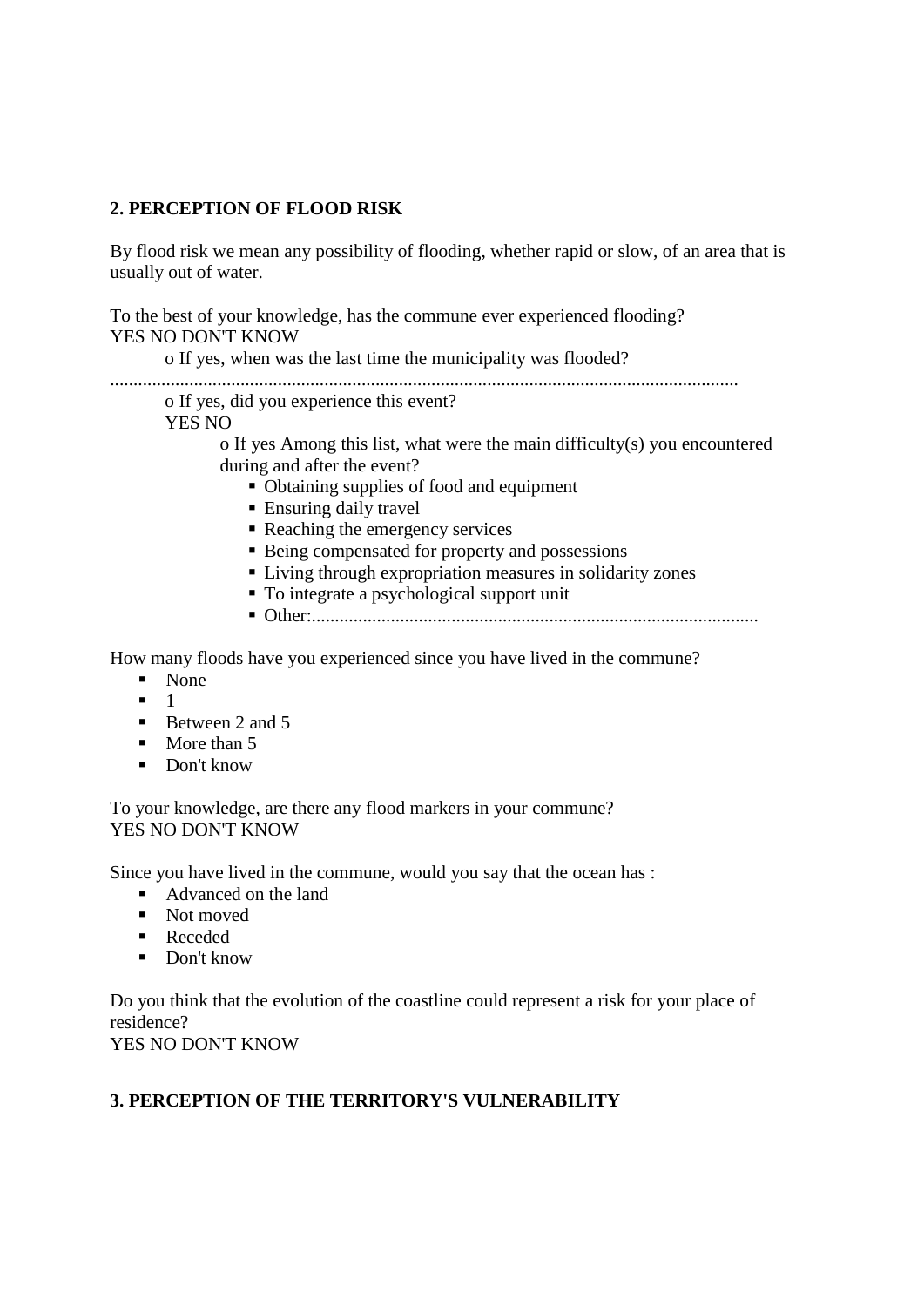By coastal risks we understand each of the natural phenomena that cause risks to coastal populations (maritime flooding inland, retreat of the coastline due to erosion, dune overhang, etc.).

Do you think that the commune is subject to coastal risks? YES NO DON'T KNOW

> o If yes In your opinion, which sectors of the commune are most exposed to coastal risks?

- The La Marina sector
- Les Groies and L'Abbaye sectors
- The town hall area
- The whole commune
- Other:.................................................................................................................. .....

Don't know

o If yes, do you feel sufficiently protected against coastal risks? YES NO DON'T KNOW

o If yes, why?

- ............................................................................................................................... ...............................................................................................................................
- ................

o If not, what do you think are the actions to be carried out in priority :

- Reinforce the dykes of the commune
- More control of land use in the commune
- Ensure more public meetings on the issue of risks
- Reinforce prevention information to the population
- Innovate in construction techniques (housing on piles, etc.)
- Strengthen assistance to victims (state, municipal, insurance aid, etc.)
- Other:.............................................................................................................
- Don't know

Are you aware of the concept of territorial vulnerability?

#### YES NO DON'T KNOW

o If yes, how do you define it?

........................................................................................................................................... ........................................................................................................................................... ........................................................................................................................................... ......................................................................................................................

Do you think that your daily actions increase the vulnerability/fragility of the territory to coastal risks?

#### YES NO DON'T KNOW

o If yes, what kind of actions are they? .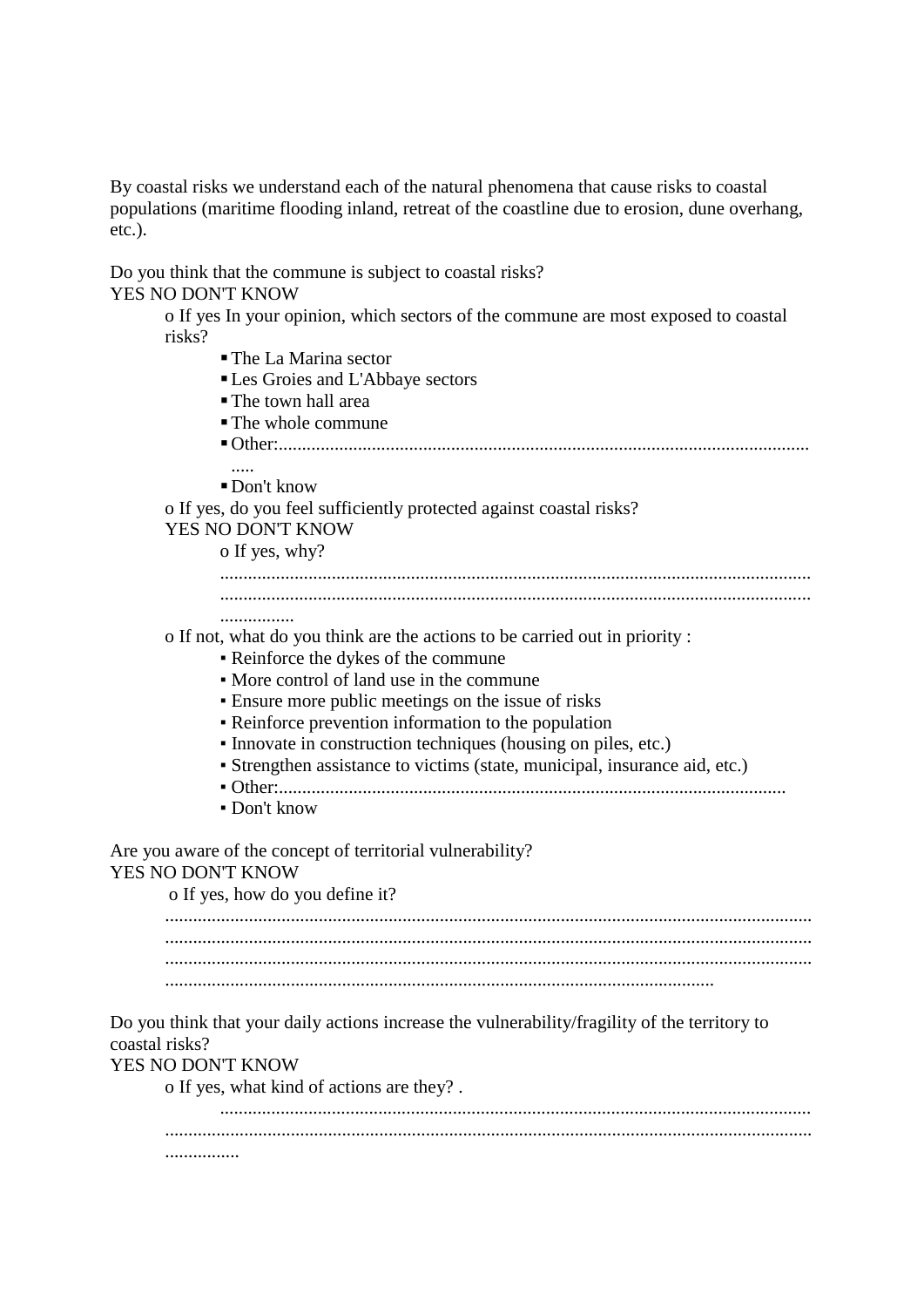o If yes, what is/are the impacts of these actions?  $\cdots$ o If no, why not? Are you aware of the concept of resilience? YES NO DON'T KNOW o If yes, how do you define it? 

Are you aware of a resilient/preventive planning policy for coastal risks in your municipality? YES NO DON'T KNOW

o If yes, which one(s)?

### PART III. PREVENTIVE INFORMATION ON THE COMMUNE

## **1. DEFINING PREVENTION**

What is prevention in the face of coastal risks in your opinion? How is it being implemented in the municipality territory? 

Who do you think is in charge of its implementation?

- The mayor and the municipal councillors
- The fire department of the municipality
- The associative sectors of the municipality
- $\blacksquare$  The police powers of the Region
- There is no implementation, it is up to each inhabitant to be informed and prepared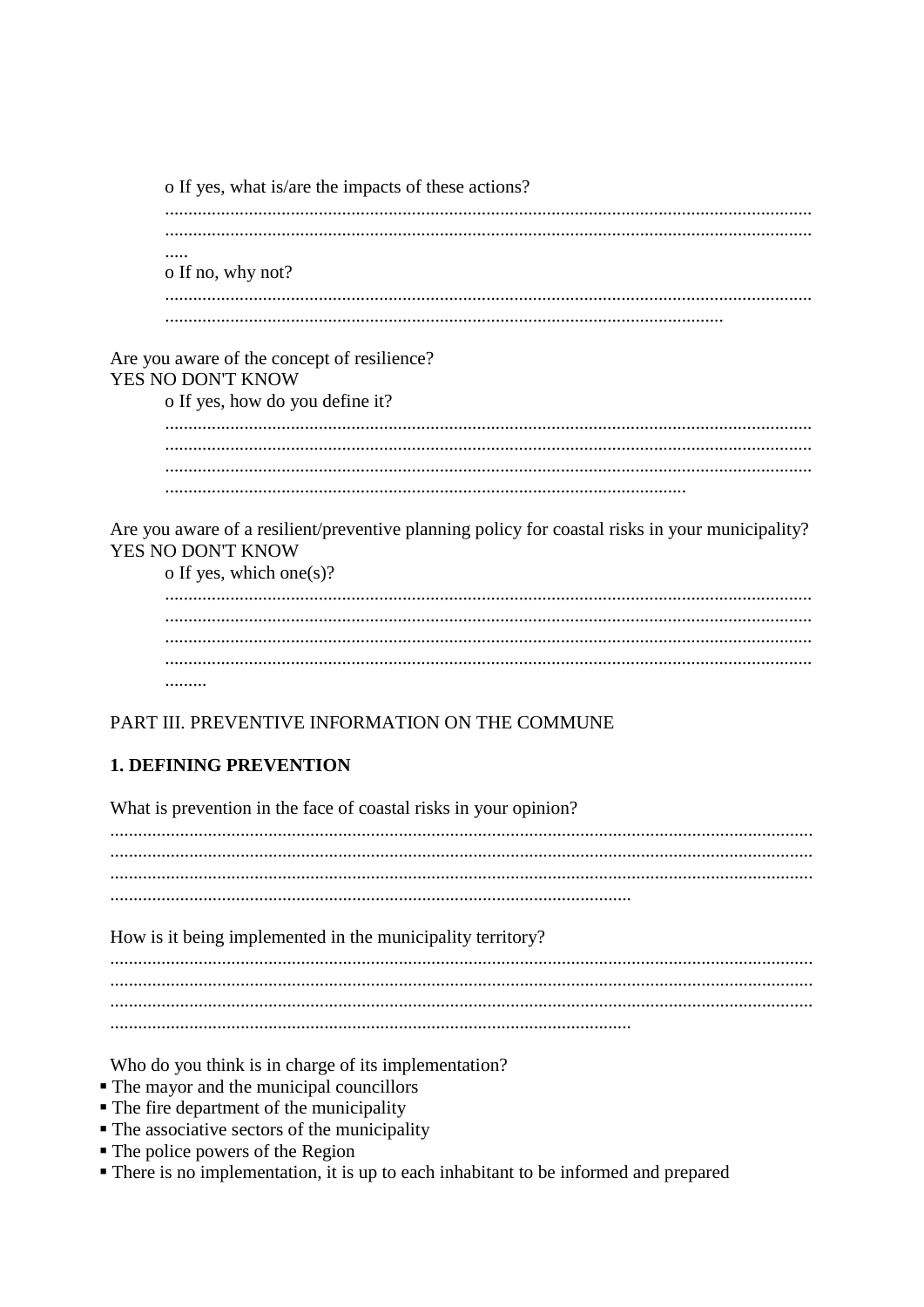$\blacksquare$  Don't know

### 2. PREVENTION AND HOUSING

Is your home in a flood zone? YES NO DON'T KNOW

o If yes, did you know this before purchasing/renting this property? YES NO DON'T KNOW

o If yes, how did you know?

- When you bought your property (buyer/landlord information document)
- Following a public meeting at the town hall
- Following personal research
- Following a flood that affected your property
- Following a neighbourhood discussion
- $\bullet$  Other

 $\blacksquare$  Don't know

o If you don't know, do you know how to get the information?

Have you ever considered moving due to feeling insecure about the coastline? YES NO DON'T KNOW

To your knowledge have there been any expropriations in the municipality due to coastal risks?

YES NO DON'T KNOW

o If yes, do you know how many and where:  $\ldots$ o If yes, do you think that this could one day concern you? YES NO DON'T KNOW Why?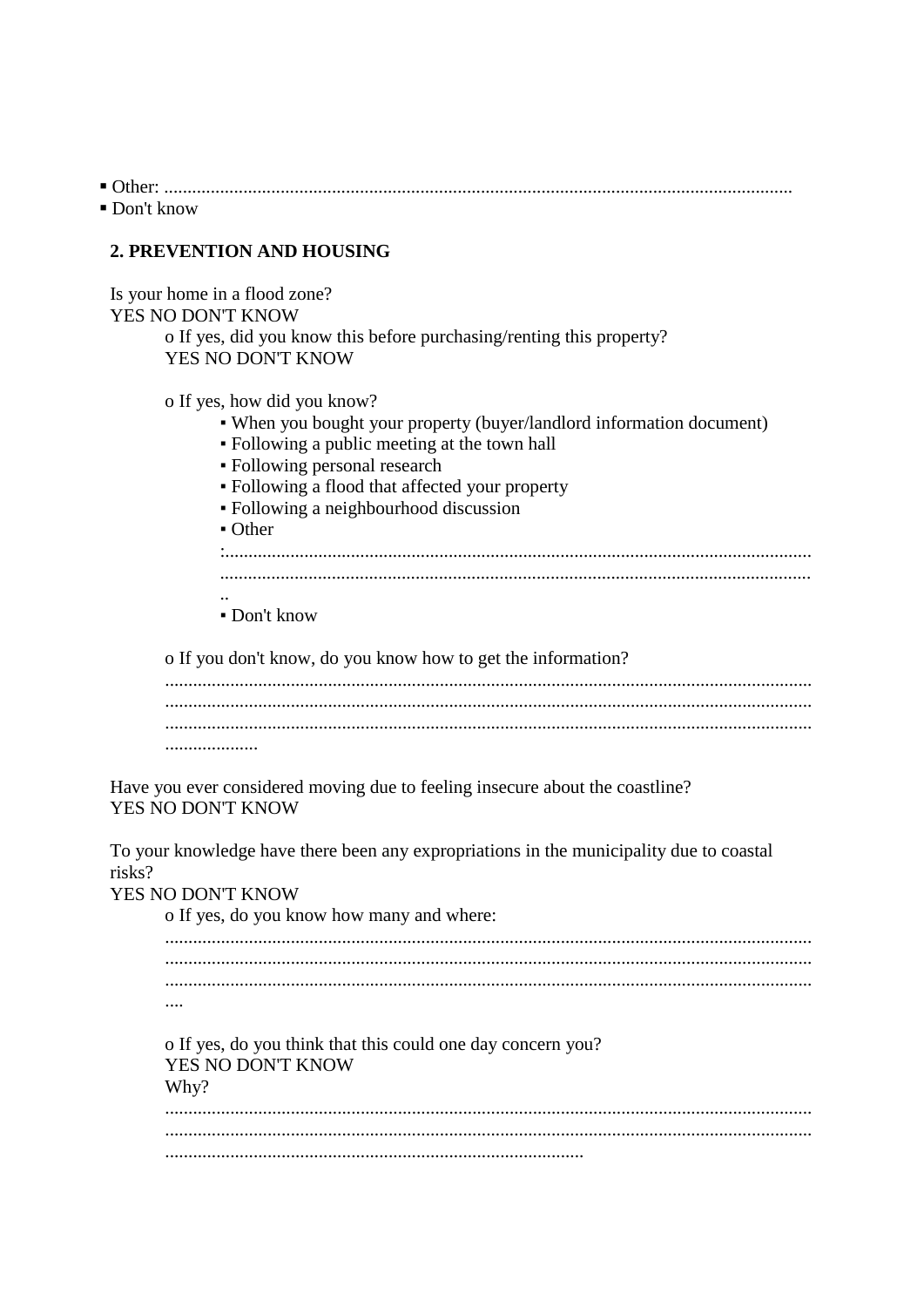o If no, do you think it could be implemented in the commune? YES NO DON'T KNOW Why? ........................................................................................................................................... ........................................................................................................................................... ..........................................................................

#### **3. PREVENTION AND DAILY LIFE**

If a flood were to occur today, what would be your priorities? (Please rank in order of importance)

- Protecting and securing your belongings
- Leave your home temporarily
- Pick up your children from school
- Shopping for food and necessary materials
- Wait in your home until the alert is over
- Wait for safety instructions about the event
- Other:...........................................................................................................................
- Don't know

How do you think you would be alerted to a flood in the municipality?

- **By municipal sirens**
- By a phone call from the municipal services
- By radio, specify which one(s): .......................................
- By the TV news
- By the press
- By your neighbours
- By yourself
- Other : ..........................................................................................................................
- Don't know

Have you ever participated in crisis simulation exercises? YES NO DON'T KNOW

> o If yes • Which situation was simulated? ............................................................................................................................... ........ ▪ Where did it take place? ........................................................................................................................... ▪ Were you aware of this exercise? YES NO ▪ Do you know who sponsored this exercise? YES, specify:....................... NO ▪ Do you know who led it? YES, please specify: ........................................................  $N()$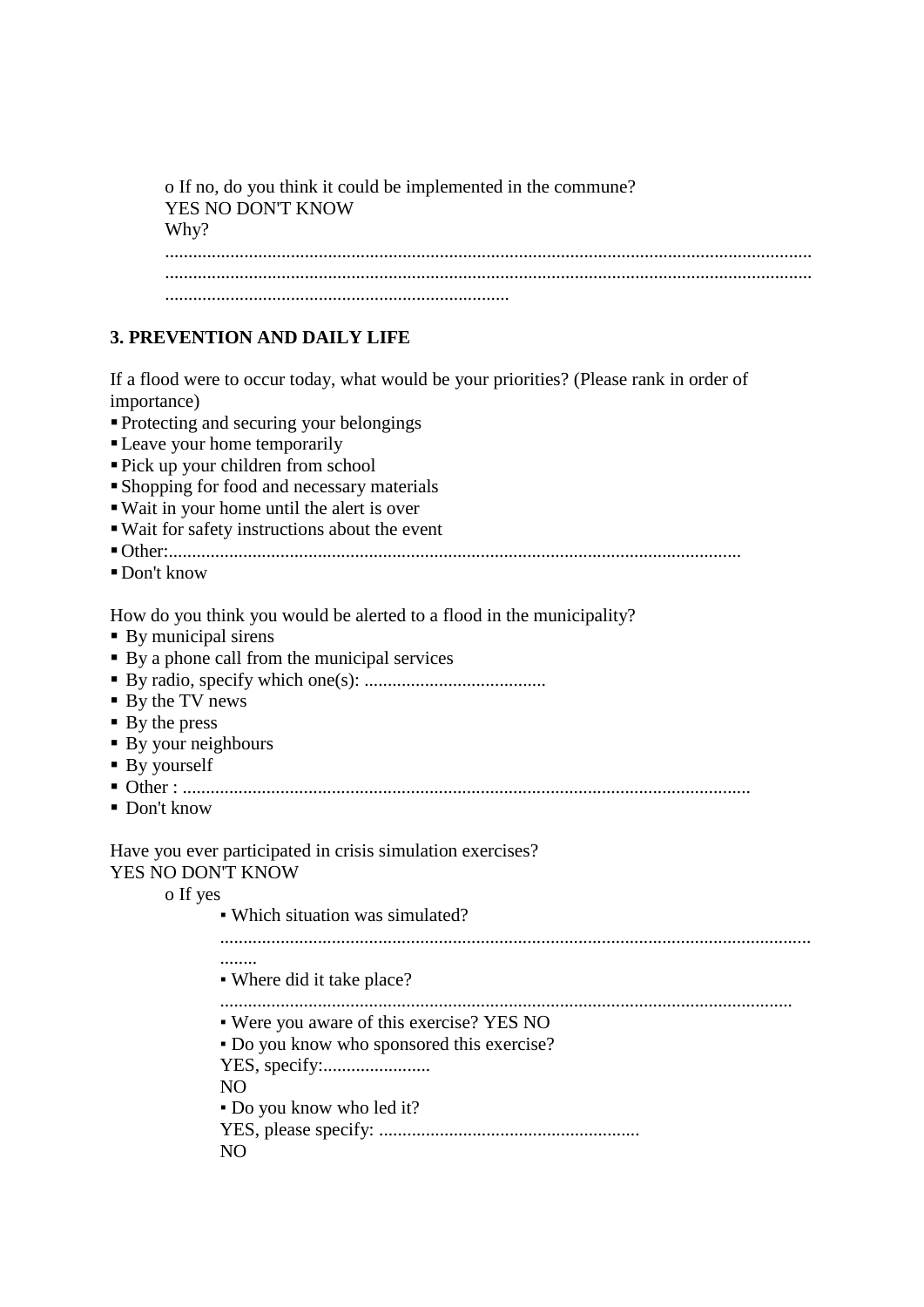▪ Can you tell me who participated? ...............................................................................................................................

(If children are present) - Have your children ever participated in any risk simulation or training exercises in their school?

### YES NO DON'T KNOW

........

........

#### o If yes

- What situation was simulated?
- ...............................................................................................................................
- Were they aware of this exercise? YES NO
- Can you tell me who led this exercise?

....................................................................................................................................

Have you ever had any information on what to do in a crisis? YES NO DON'T KNOW

o If yes, what kind of information was it?

- **Brochure**
- Municipal newspapers
- Information meeting
- Simulation exercise
- Website
- **Exerciation event**
- Other :......................................................

o If yes, who gave you this information?

- Municipal services
- Police or gendarmerie services
- Fire brigade
- School services
- Association(s), specify:......................................
- A neighbour/acquaintance
- Personal research
- Other :.......................................................

o If yes, do you have any questions following this information? YES NO DON'T KNOW

Do you know where to find/complete this information? ....................................................................................................................................................... ....................................................................................................................................................... ....................................................................

## **PART IV: CITIZEN PARTICIPATION AND COASTAL RISKS**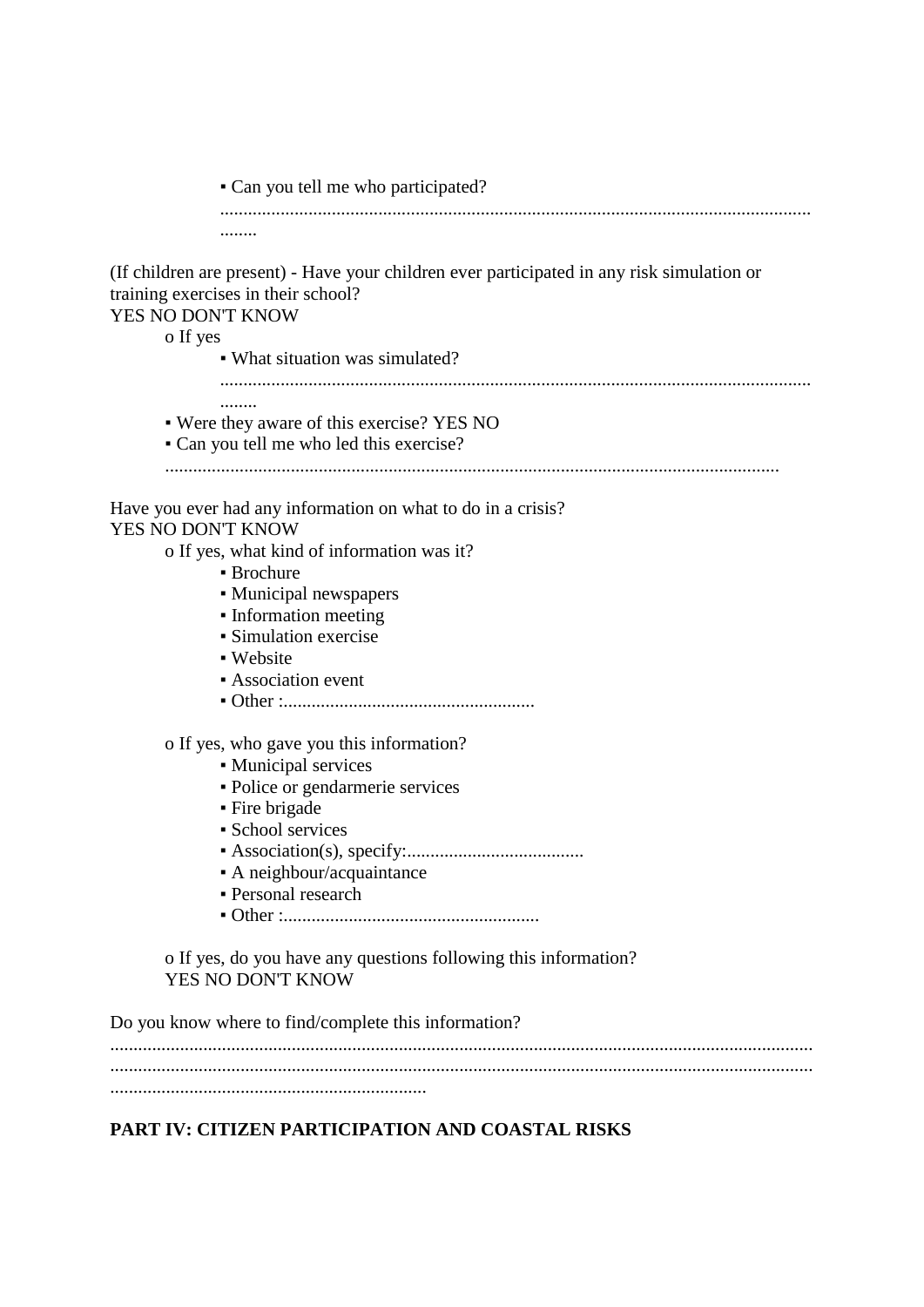|                   | To your knowledge, are there any public meetings or municipal events dealing with the issue                   |
|-------------------|---------------------------------------------------------------------------------------------------------------|
|                   | of coastal risks and their prevention in the municipality?                                                    |
| YES NO DON'T KNOW |                                                                                                               |
|                   | o If no, would you be interested in such events?                                                              |
|                   | YES NO DON'T KNOW                                                                                             |
|                   | o If yes, what topics or actions would you like to see on the agenda?                                         |
|                   |                                                                                                               |
|                   |                                                                                                               |
|                   |                                                                                                               |
| <b>YES NO</b>     | o If yes, have you already attended one/any of these events or meetings?                                      |
|                   | o If yes, can you specify the subject(s) of this/these event(s):                                              |
|                   |                                                                                                               |
|                   |                                                                                                               |
|                   |                                                                                                               |
|                   | o Please specify the type(s) of event(s) or meeting(s):                                                       |
|                   |                                                                                                               |
|                   |                                                                                                               |
|                   |                                                                                                               |
|                   | o If yes, did you actively participate in these meetings (or events)?<br>YES NO DON'T KNOW                    |
|                   | o If yes, can you please specify what you did at them?                                                        |
|                   |                                                                                                               |
|                   |                                                                                                               |
|                   | .                                                                                                             |
|                   | o If yes, what impact do you think this participation had?                                                    |
|                   |                                                                                                               |
|                   |                                                                                                               |
|                   |                                                                                                               |
|                   | .                                                                                                             |
|                   | o If yes, would you be interested again in participating in this kind of event, meeting?<br>YES NO DON'T KNOW |
|                   | o If no, why not?                                                                                             |
|                   |                                                                                                               |
|                   |                                                                                                               |
|                   |                                                                                                               |

# PART V: SPATIAL REPRESENTATION OF COASTAL RISKS

### SPATIAL REPRESENTATION

The aim of this last part is to identify the spatial representation you give to certain elements or features present in your environment, in your place of life.